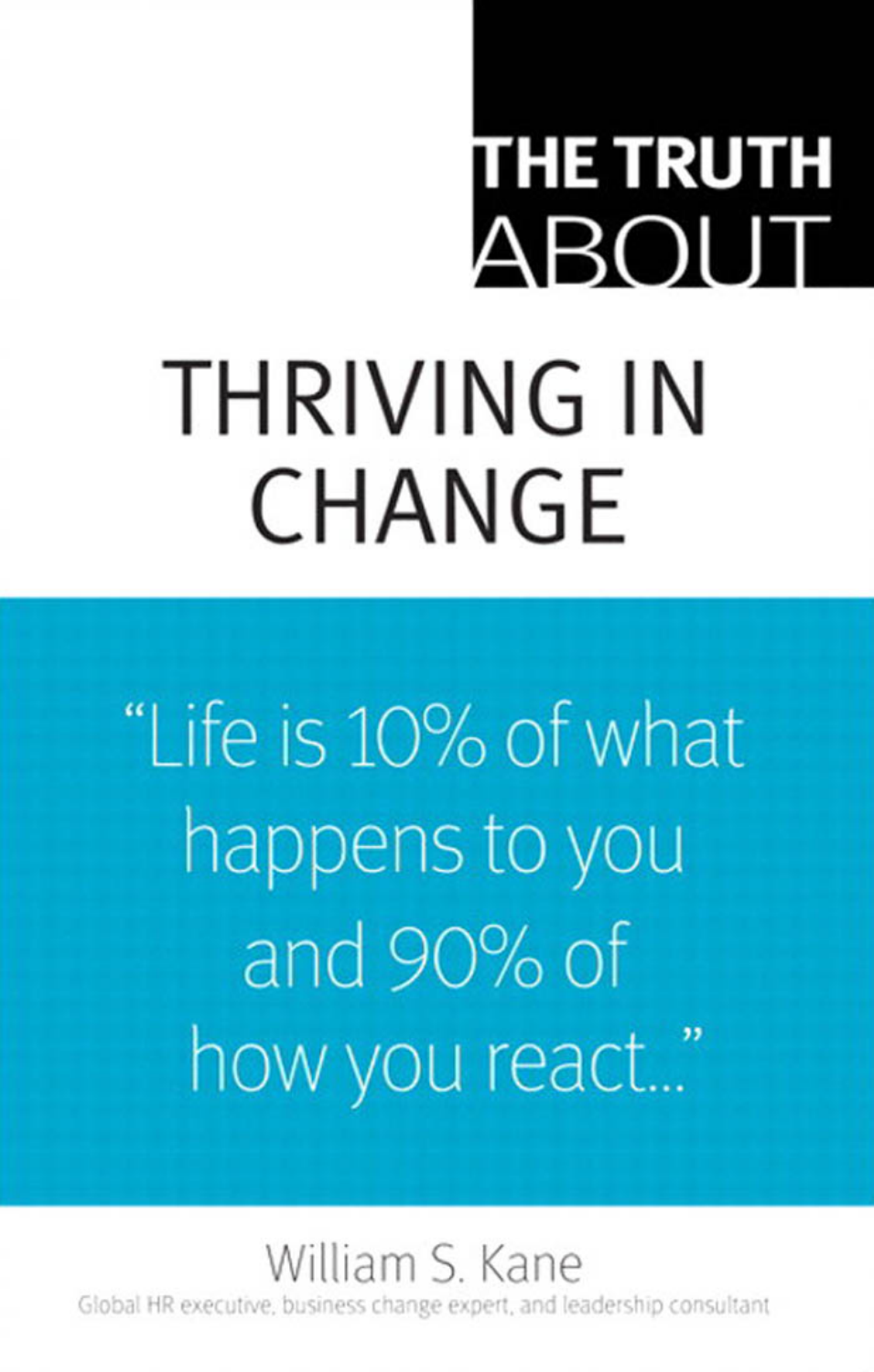© 2008 by Pearson Education, Inc. Publishing as FT Press Upper Saddle River, New Jersey 07458

FT Press offers excellent discounts on this book when ordered in quantity for bulk purchases or special sales. For more information, please contact U.S. Corporate and Government Sales, 1-800-382- 3419, corpsales@pearsontechgroup.com. For sales outside the U.S., please contact International Sales at international@pearsoned.com.

Company and product names mentioned herein are the trademarks or registered trademarks of their respective owners.

All rights reserved. No part of this book may be reproduced, in any form or by any means, without permission in writing from the publisher.

Printed in the United States of America

First Printing May 2008

ISBN-10: 0-13-235462-4 ISBN-13: 978-0-13-235462-2

Pearson Education LTD. Pearson Education Australia PTY, Limited. Pearson Education Singapore, Pte. Ltd. Pearson Education North Asia, Ltd. Pearson Education Canada, Ltd. Pearson Educatión de Mexico, S.A. de C.V. Pearson Education—Japan Pearson Education Malaysia, Pte. Ltd.

Library of Congress Cataloging-in-Publication Data

Jennifer Simon Editorial Assistant Pamela Boland

Tim Moore

Development Editor Russ Hall

Vice President, Publisher

Associate Publisher and Director of Marketing Amy Neidlinger Acquisitions Editor

Digital Marketing Manager Julie Phifer

Marketing Coordinator Megan Colvin

Cover and Interior Designs Stuart Jackman, Dorling Kindersley

Managing Editor Gina Kanouse

Senior Project Editor Lori Lyons

Copy Editor Karen Gill

Design Manager Sandra Schroeder

Senior Compositor Gloria Schurick

Proofreader San Dee Phillips

Manufacturing Buyer Dan Uhrig

Kane, William S. The truth about thriving in change / William S. Kane. p. cm. Includes bibliographical references. ISBN 0-13-235462-4 (pbk. : alk. paper) 1. Organizational change. I. Title. HD58.8.K356 2008 658.4'06--dc22

2007029607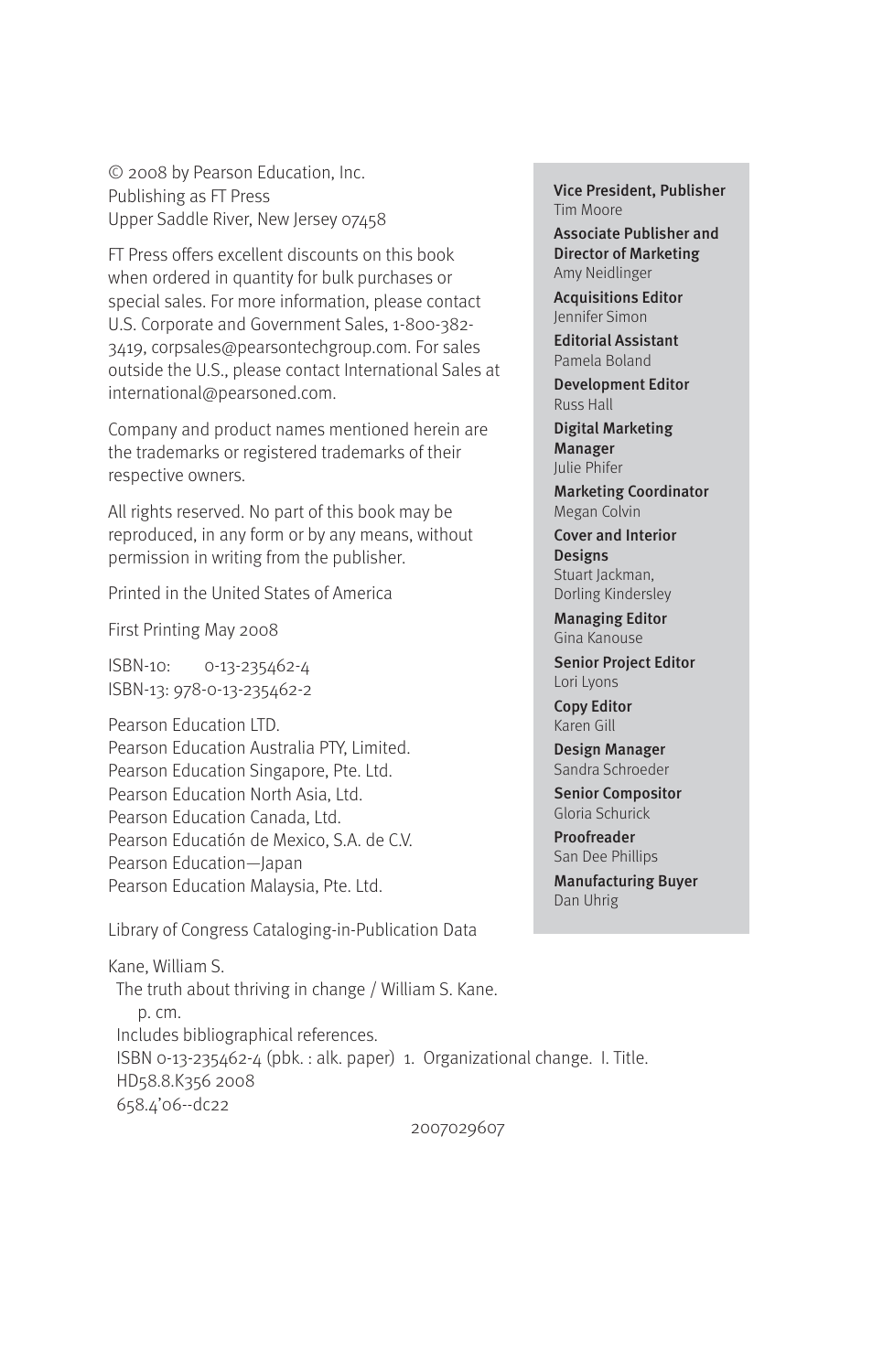As a human resources practitioner, I have been fortunate in my 25-year career to be a student, participant, and leader of successful organizational change. And while the environments and industries have been diverse, my observations about these processes have yielded a common theme. For organizational change to have the highest probability for success, on any scale, management must clearly identify and align the vision, strategy, tactics, and collective values of the organization—as the catalysts and cornerstones of the desired end state.

Done properly, management can help organizational participants embrace change processes for the enterprise to be merged, stabilized, started up, or repositioned in a way to satisfy most stakeholders in a relatively condensed timeframe.

Less than optimal direction setting or poor execution leads to an erosion of employee motivation, engagement, and productivity. Commitment falls by the side, goal attainment becomes elusive, and everyone is running for the lifeboats.

This writing offers guidance and hope for managers trying to keep their head above water in times of rising tides by dispelling organizational myths and providing practical advice for the newly appointed supervisor, as well as the seasoned corporate veteran. It includes a combination of "tried-and-true" success stories, lessons learned from failures, "how-to" human resources advice, related anecdotes, and research from contemporary thought leaders about large and small-scale organizational change.

The ideas presented in this book aren't mutually exclusive, but they're universally applicable. Stylistically, some Truths are more conceptual, while others—with more comprehensive "to-do's" should satisfy the most demanding pragmatists.

As a framework, I recognize that my professional experiences will not mirror yours, because every individual and organization is unique. However, I am confident that this writing can help you avoid a few bumps and foster your own individual capabilities for managing optimal and sustained performance.

Enjoy!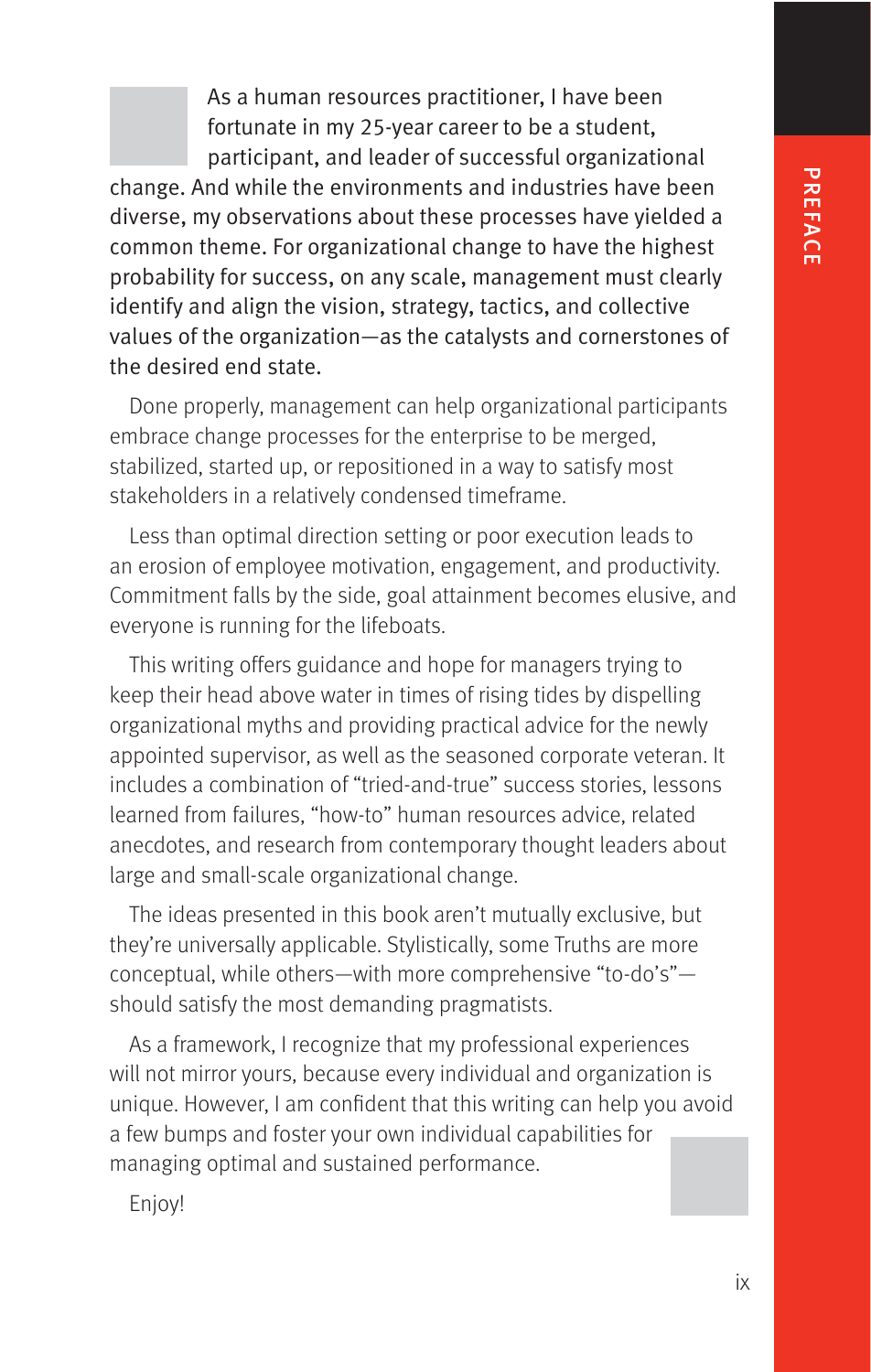#### **What is organizational change?**

Coaching third-grade soccer is hard. It requires skills assessment, planning, discipline, and coordination. It involves blending talents and teaching the players to fight their natural tendency to chase the ball all at once. Plays must be carefully scripted and yet have allowances for some individual improvisation.

As the coach, it requires personal investment, energy, and patience. It causes you to keep fingers crossed with hope and an aspirin bottle nearby for frustration. However, there is no more enjoyable reward than watching the ball sail into the back of your opponent's net.

Organizational change shares all these characteristics, with some additional complexities. It's an ongoing journey with multiple destinations and no real endpoint. It's characterized by multiple contradictions—the need to balance a short- and long-term perspective; the need to blend or select conservative and liberal points of view; the ability to be objective when analyzing subjective matters; the talent to have patience when time is of the essence; and the ability to let go of old practices, processes, and mindsets while gravitating toward new ones.

For the purposes of this writing, managing change is the allencompassing process by which you confront or overcome challenges or seize new opportunities by perpetually transforming the organization from its current state to a state deemed more desirable through tapping new or improved ideas, suggestions, and processes, and applying them toward previously unrealized potential.

The mantra of organizational change is "better, faster, and cheaper." Its three most important elements are speed, speed, and more speed.

#### **The benefits of organizational change**

Change, even for the sake of change, can have many benefits beyond process improvements, market share enhancement, or greater profitability. It offers individual and collective learning opportunities. It may also heighten employee engagement and interest in work, thus increasing productivity and job satisfaction. Likewise, employees will have a greater sense of pride and ownership if they participate.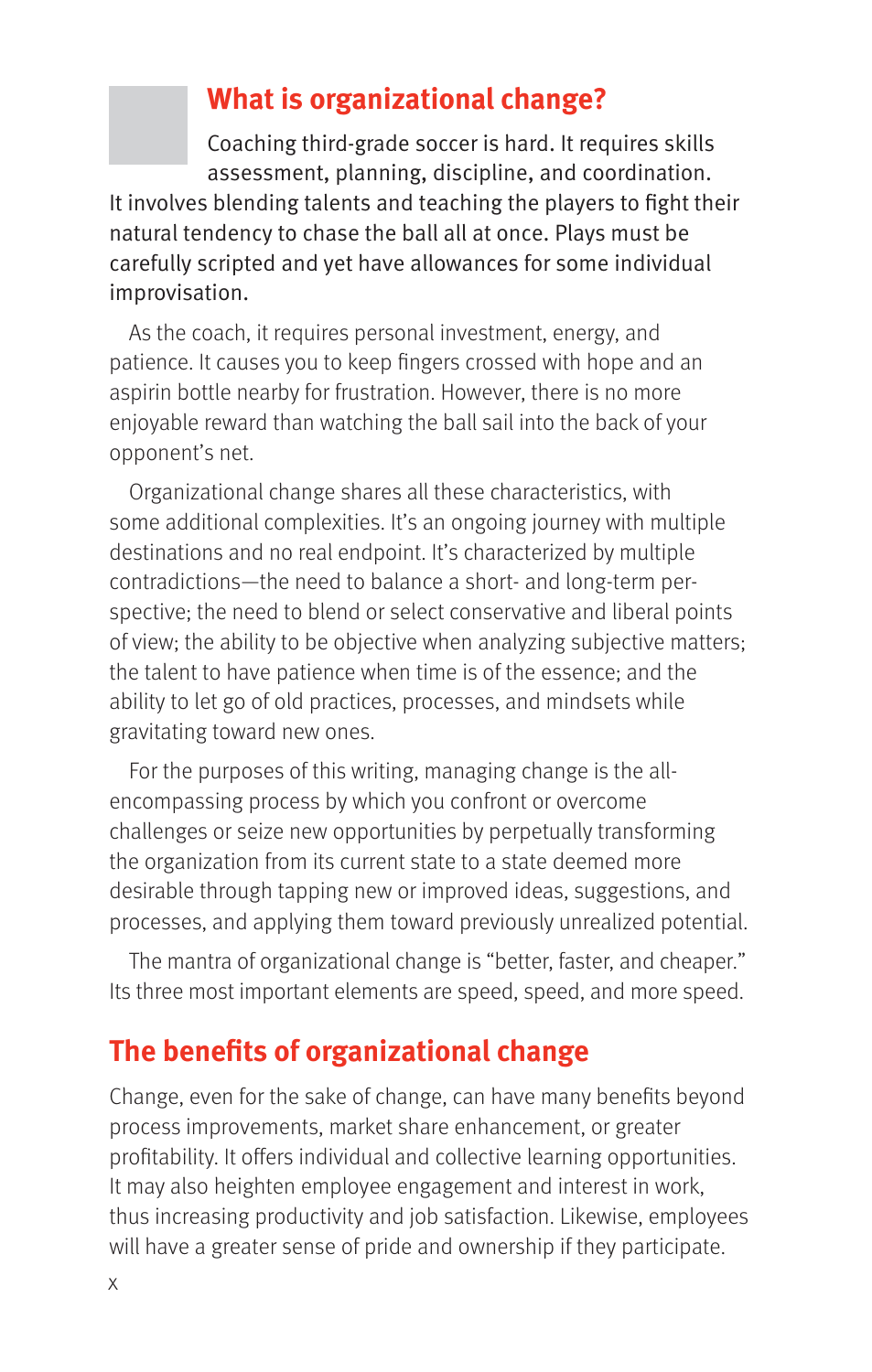#### **What's different today?**

Every generation has its business and economic challenges. The dialogue in today's corporate boardrooms and its ripple effect to the shop floors about the need for change is dramatically different and far more complex than it was even ten years ago.

First and foremost, bottom-line performance continues to be a mandate.

Second, the means to attain positive results is critical as stakeholders are demanding that ethics and organizational values be communicated and adhered to within an organization—at all levels and at all times. This includes having appropriate checks and balances (Sarbanes-Oxley, etc.) established for all aspects of corporate governance and policy.

Third, organizational leaders must be students of current events as the breadth and depth of issues to be considered, planned for, and reacted to expand on a global basis in real-time. Concerns about international political and economic instability have broad business implications.

Fourth, within domestic borders, organizational leaders must grapple with uncertainty in stock market valuations; quarter-toquarter performance pressures; political, societal, and demographic shifts; technology changes; and inflationary concerns.

These changes—and others across the world and in our backyard are happening faster and harder than ever, making related organizational change the primary and continuous challenge for all management. It takes real focus and fortitude to survive, much less prosper.

#### **Is the time right?**

Is the time ever right? In The 7 Habits of Highly Effective People, Stephen Covey speaks of a trap that often proves too attractive for many to resist. It seems a lumberjack had been working feverishly to cut down a large tree; however, he made only limited progress in several hours. When asked by a passerby why he did not take the time to sharpen the blade—to speed along his endeavor—the lumberjack replied that he was too busy sawing. Managing organizational change is a continual sharpening of the saw.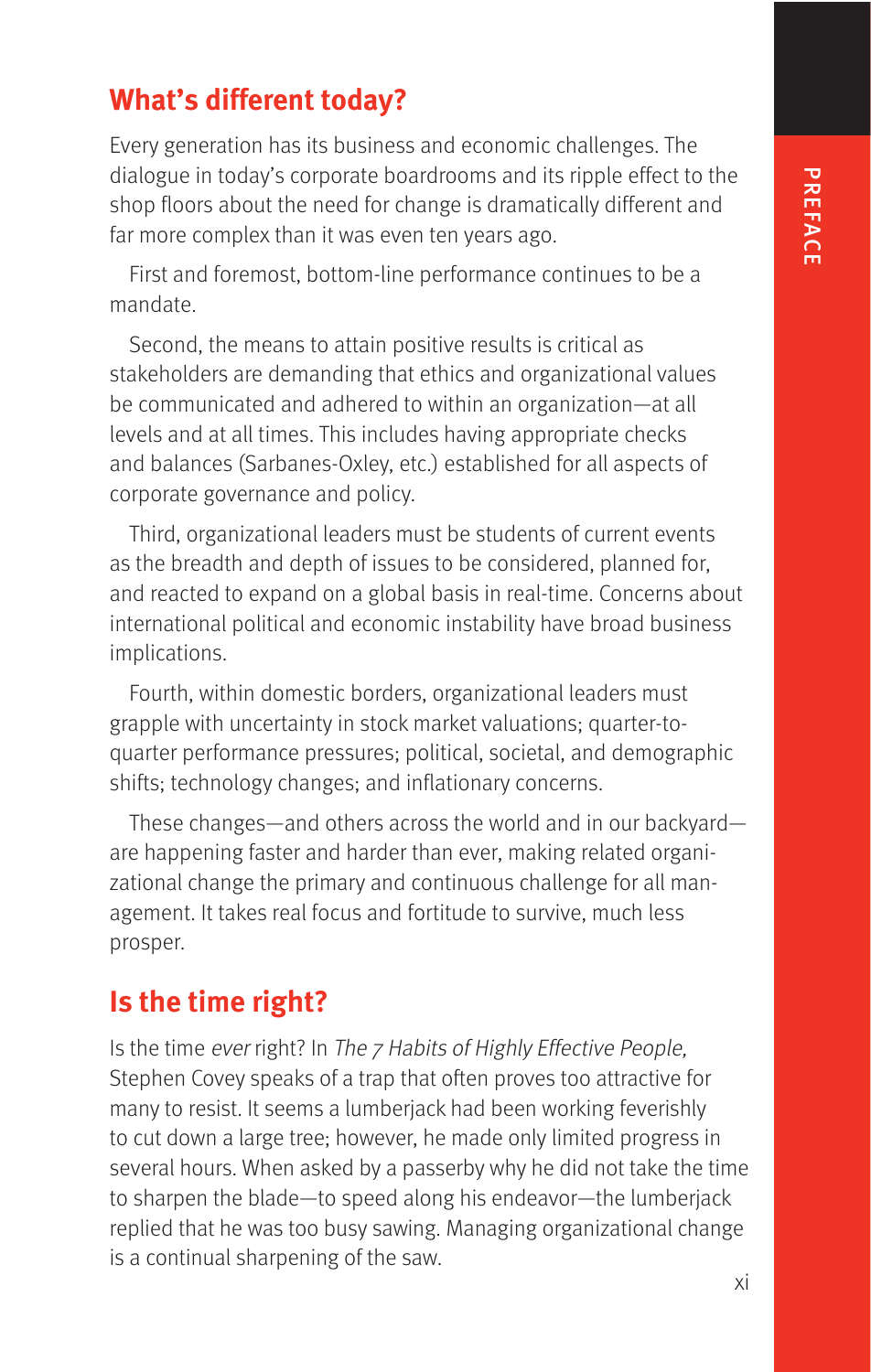#### **Is there a checklist you can follow?**

Leading and managing change is about

- **Nour commitment**
- $\blacksquare$  Identifying the cause of and the need for change by analyzing your organization's strengths, weaknesses, opportunities, and threats (SWOT)
- $\blacksquare$  Providing inspirational answers to "Why are we here?" "Where are we going?" "What needs to be accomplished?" and "How will we accomplish these objectives?"
- $\blacksquare$  Creating your cultural and operating framework with the identification and inculcation of organizational values and desirable behaviors
- $\blacksquare$  Treating everyone with respect and dignity
- $\blacksquare$  Aligning people with purpose by getting the right person in the right place at the right time
- **Nanaging performance**
- **Tracking progress**
- **Naking every day better than the last**

…and doing all of these things with proactive communication while wearing the hat of parent, teacher, field general, minister, confidante, coach, friend, referee, psychologist, and principal.

### **Is it fun?**

Like a roller-coaster ride, the answer to this question largely depends on individual perspective. On the one hand, it's an exciting and invigorating process to lead, participate in, or have a fingerprint upon a process that raises the organization's collective ability to be more effective and efficient, and therefore, more competitive and viable. However, like many objectives worth working toward, such

rewards can be attained only through what is likely to be a challenging and sometimes painful and difficult journey.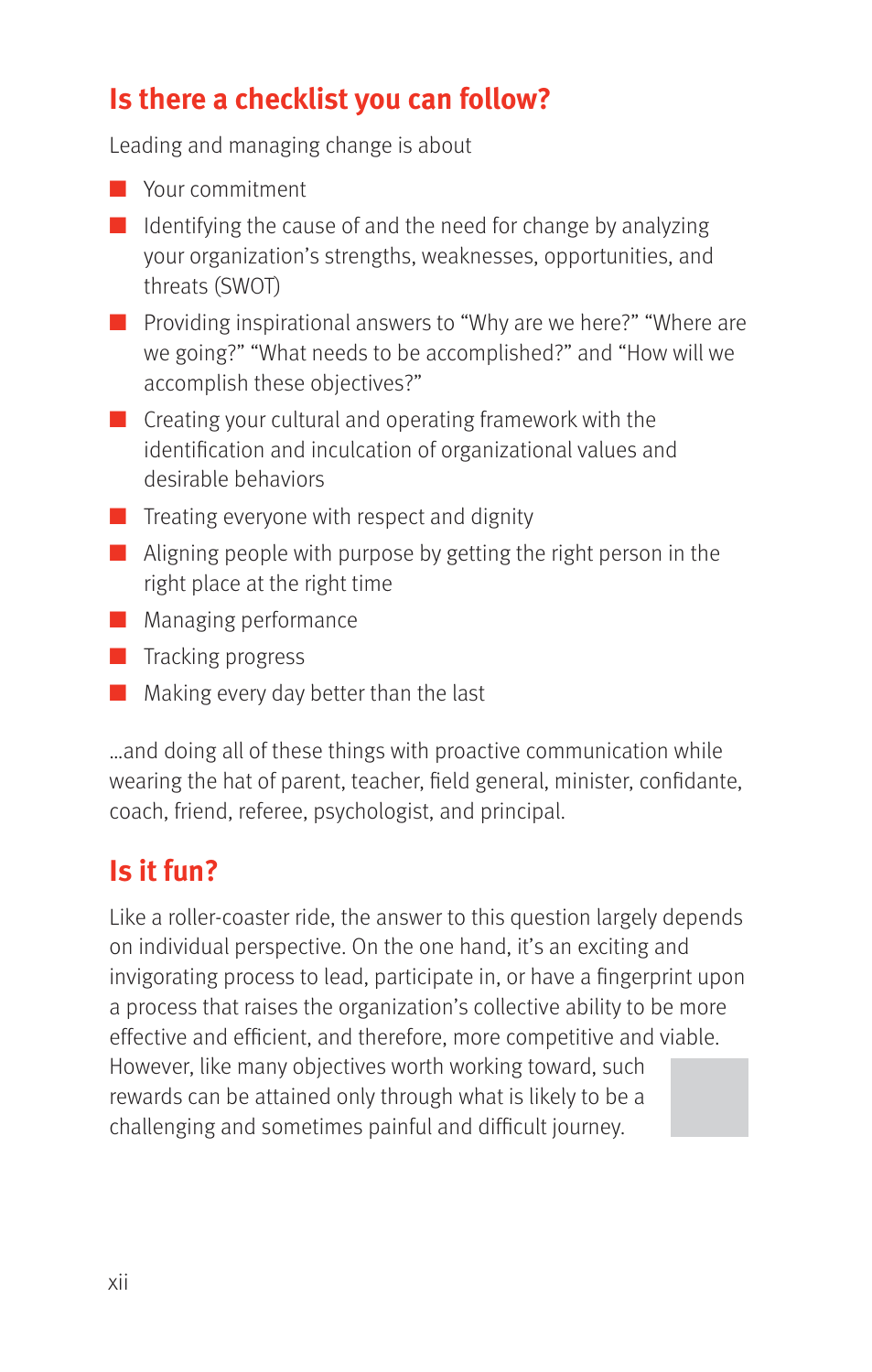

## Life is 10% of what happens to you and 90% of how you react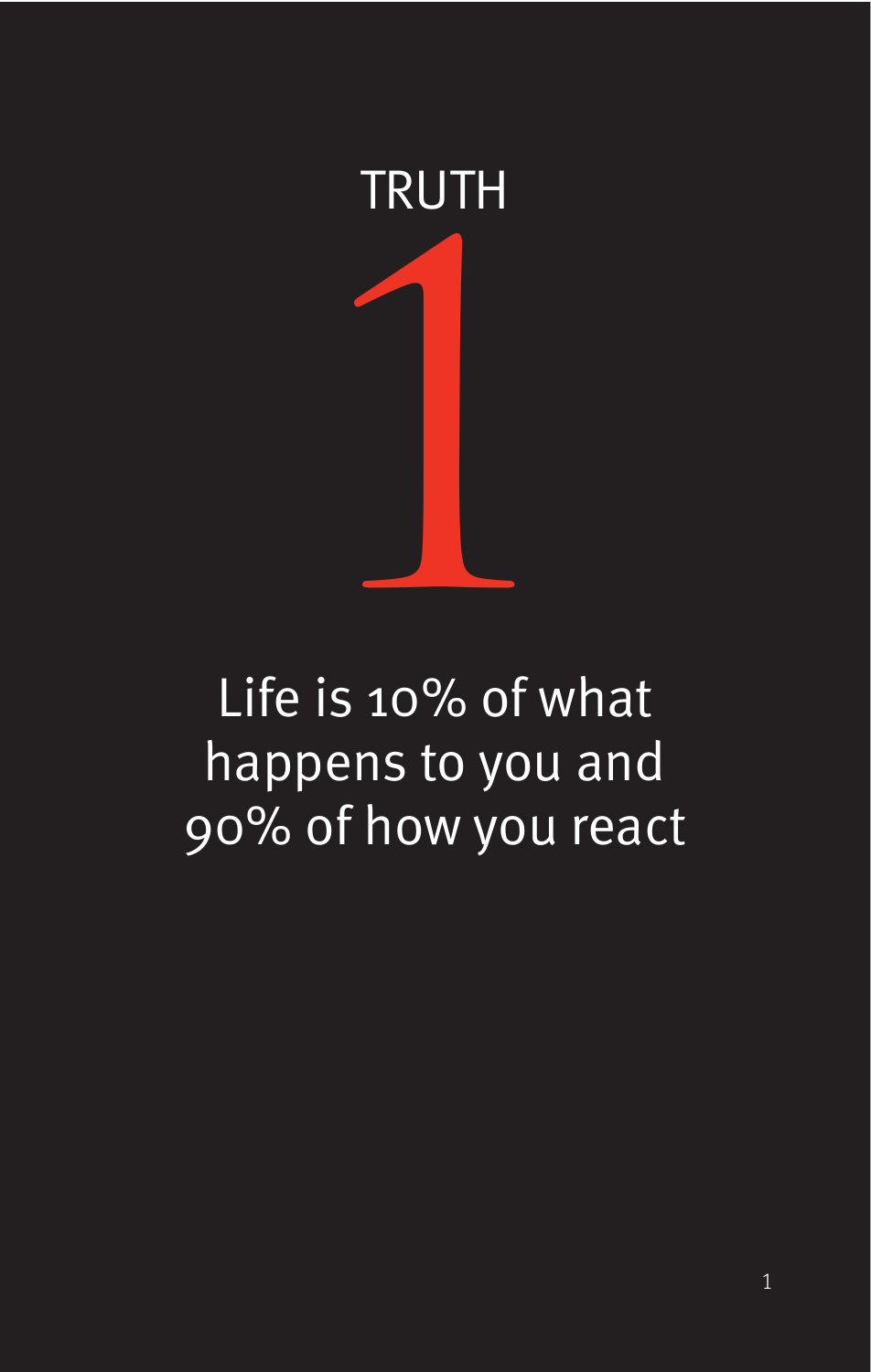As managers, we work longer, smarter, and harder, but it seems that we can never get ahead. The pace of business is ever-increasing; expectations for results are in real-time; we're asked to make dozens of decisions per day, often with limited information; much work follows us home at the end of the already-far-too-long day; our span of control is stretched beyond capacity; and it seems that any energy and stamina are eroded by noon.

It isn't pretty, but it's reality. Change is a given. The chaotic "better, faster, and cheaper" world is here to stay.

In many respects, we don't have control over many of these dynamic business challenges; however, we can control how we react. The best indicator for us to personally monitor in this regard is stress.

Stress is somewhat difficult to define. It's a natural by-product of life—a subjective sensation associated with a variety of symptoms that differ for each of us. It involves mental, emotional, or physical tension, strain, or pressure. It touches all aspects of our lives, but it's particularly evident at work, where surveys and studies have shown that occupational fears and pressures are by far the leading source of stress in American workers' lives. And that trend is increasing.

Research says—contrary to popular opinion—that a certain amount of stress can be healthy, having a positive impact upon your productivity. Your heart rate, blood pressure, respiration, and metabolism all increase, helping your body react quickly and

effectively to increased pressure or anxiety. By consequence, it helps you perform at a heightened level.

Stress gets a bad name when it takes over. Too much stress, such as derived from dealing with potential job insecurity or change, can be crippling. Emotional responses range from a sense of loss, much like grief, to eventual energy rejuvenation. Its early troubling stages include numbness, paralysis, irritability, and resistance.

Research says contrary to popular opinion—that a certain amount of stress can be healthy, having a positive impact upon your productivity.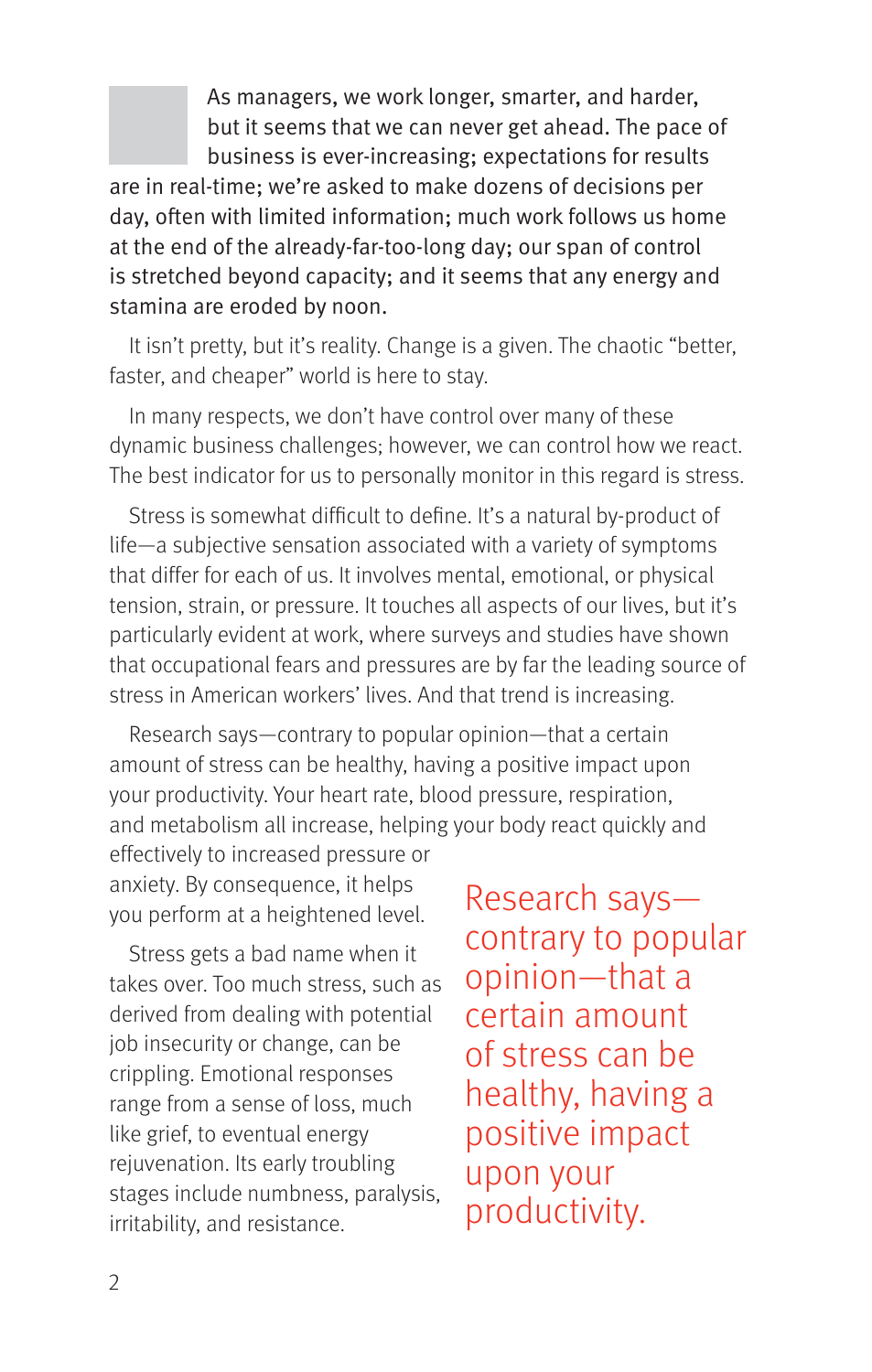**TRUTH** 

Behavioral responses include one of four adaptation strategies: 1 ignoring what is going on around us, clinging to existing myths and paradigms (fight); escaping through rationalization or a radical change in direction (flight); making some minor modification in our behavior (hoping that the situation will somehow change); or embracing the change as a new learning and application opportunity.

While it isn't your place to judge how others are reacting to and absorbing the transformation around them, it's important to be aware of the potential emotional and behavioral responses for self-monitoring, as well as to help others through the experience. To this end, there are some scientifically proven tips to deal with anger. frustration, and exhaustion—helping you keep your head while those about you are losing theirs.

First, recognize there may be some early ambiguity, misinformation, and confusion about possible courses of action for your business and your role during times of organizational change. Try to get the facts. There is some validity to concerning yourself only with the facts and not the company grapevine.

Second, hone your skills of awareness to recognize those times when you lose touch—with yourself and those you manage. Be conscious of your whole self, others, and the context in which you live and work.

Third, never lose your optimism. Hope is a guiding force. It contributes to recuperation and renewal. It enables you to believe in and strive to attain your goals for tomorrow. It lets you inspire others.

Fourth, have compassion by directing your attention to others. This

is critical for your sustenance and maintenance of a leadership role.

Last, don't underestimate the power of rest and relaxation. Your parasympathetic nervous system, which counteracts stress, positively responds to recovery activities such as meditating, exercising, listening to music, reading, and enjoying other hobbies.

Hope is a guiding force…It enables you to believe in and strive to attain your goals for tomorrow.